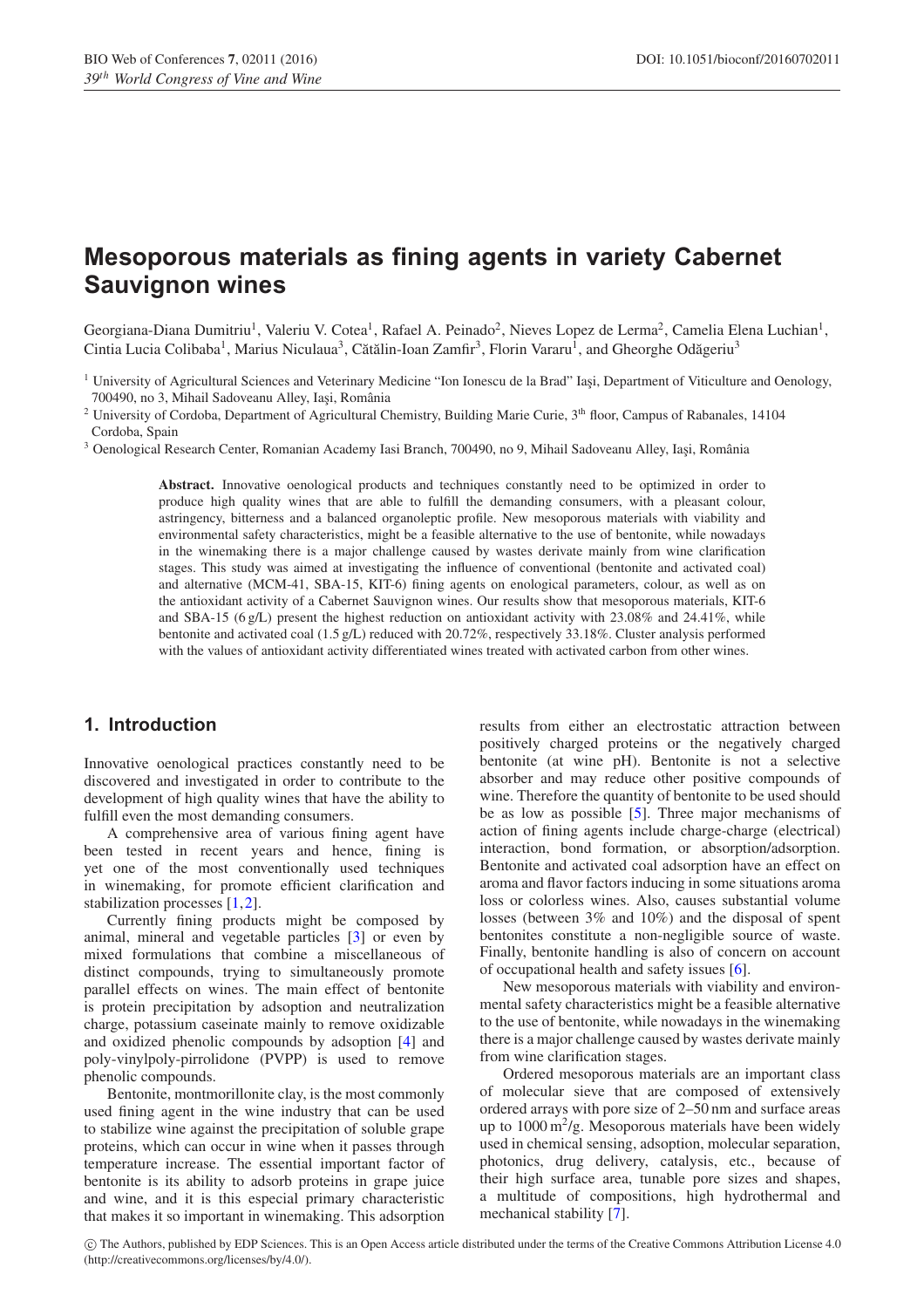**Table 1.** Types and characteristics of nanomaterials. SSA: specific surface area, PD: pore diameter, PS: particle size.

| Nanomaterial | KIT-6       | <b>MCM-41</b> | <b>SBA-15</b> |
|--------------|-------------|---------------|---------------|
| $SSA(m^2/g)$ | $600 - 800$ | $850 - 850$   | 600           |
| $PD$ (nm)    | $8 - 10$    | $3.4 - 5.0$   | $7 - 10$      |
| $PS(\mu m)$  | $10 - 100$  | $100 - 1000$  | $1 - 2$       |
|              |             |               |               |



**Figure 1.** Transmission electron microscopy images of nanomaterials: KIT-6 (a), MCM-41 (b) and SBA-15 (c).

Mesoporous silica, as novel fining treatments, are able on their own to react with and precipitate beverage protein colloids, thus increasing the protein stability, the deposit is more dense and settles more quickly. Mesoporous materials are suitability for immobilization or inhibition different enzyme [\[8\]](#page-3-7) also as adsorption and separation of amino acids [\[9\]](#page-3-8) and trace metals from aqueous solution showed very high affinities to the mesoporous adsorbent.

This study was aimed at investigating the influence of conventional (bentonite and activated coal) and alternative (MCM-41, SBA-15, KIT-6) fining agents on enological parameters, colour, as well as on the antioxidant activity of a Cabernet Sauvignon wines.

### **2. Material and methods**

#### **2.1. Winemaking process**

Cabernet Sauvignon grape variety (*V. vinifera*) harvested in 2014 in the Ia?i vineyard. The marc obtained was subjected to a maceration–fermentation process at temperature of 10–12◦C, for 14 days and was inoculated with selected yeast. Then, the must was pressed and the wines obtained were transferred in tanks for the completing of alcoholic and malolactic fermentation. After the completion of the alcoholic fermentation, wines were removed from the yeast deposit and subjected to a spontaneous fining process using various materials.

2 g/L and 6 g/L of three types of nanomaterials (Table 1, Figure 1) were added at three samples of wine. Also we realized two other variants using bentonite (1 g/L and  $1.5 g/L$ ) and activated coal  $(1 g/L$  and  $1.5 g/L$ ). The control variant was obtained without any addition of materials. All samples were performed in three repetitions for each.

The obtained solutions were stirred half of hour in hermetic glass flask and left 24 hours at 5◦C temperature. The resulting variants were centrifuged at 5000 rpm and 4◦C for 10 minutes.

#### **2.2. Enological parameters**

Wine samples were analyzed for determining the basic physico-chemical parameters: pH (OIV-MA-AS313- 15), total acidity (OIV-MA-AS313-01), volatile acidity (OIV-MA-AS313-02) and alcohol strength (OIV-MA-AS312-01A). All analyses were determined according to the with European and O.I.V. standards [\[10](#page-3-9)].

#### **2.3. Absorbance measurements**

Prior to analyses the samples were filtered through a HA- $0.45 \mu$ m paper (Millipore, Milford, MA). The wine colour was assessed by the CIE Lab 76 method (OIV, 2000). The CIE-L∗a∗b<sup>∗</sup> system is a three-dimensional chromatic colour space, which was established by the International Commission on Illumination, in French 'commission internationale de l'eclairage': CIE. The main CIELAB parameters  $(L^*, a^*, b^*)$  were calculated. The  $L^*$  describes the lightness of the colour ( $L^* = 0$  black and  $L^* = 100$ colourless), a\* value represents the difference between green (a<sup>∗</sup> *<* 0) and red (a<sup>∗</sup> *>* 0), b\* indicates the difference between blue ( $b* < 0$ ) and yellow ( $b* > 0$ ).

#### **2.4. Total antioxidant activity**

Antioxidant activity was measured with the blue/green chromophore  $ABTS^+$  method described by Re et al. [\[11](#page-3-10)]. The ABTS<sup> $+$ </sup> was produced by oxidation of 7 mM ABTS with 2.45 mM potassium persulphate in conditions of darkness for 12–16 h. The resulting  $ABTS^+$  solution was diluted in 20 mM phosphate buffer at pH 7.4 to obtain an absorbance at 734 nm of 0.7. A volume equal to or greater than 900  $\mu$ L of this test mixture was reacted with a volume equal to or less than 100  $\mu$ L of wine samples, previously filtered through HA-0.45*µ*m papers (Millipore, Milford, MA), for 6 min. After this time, the absorbance at 734 nm of the reaction mixture was measured. Antioxidant activity was measured in terms of the proportion of ABTS<sup>+</sup> inhibited: % inhibition = (A734 blank – A734 sample)  $\times$ 100/A734 blank. This percentage of inhibition should fall in the range 20–80%. The samples were previously filtered through HA-0.45*µ*m paper (Millipore, Milford, MA).

#### **2.5. Statistical treatment**

All analyses were made for triplicate and a homogeneous group's analysis was made by means of the statistical package Statgraphics Centurion XVI from StatPoint Technologies, Inc. (Warrenton, VI, USA) to study if there were significant differences among the samples in the determined parameters. Cluster analyses using Ward's method were carried out in order to group the wine samples according fining agents using as classifying variables total antioxidant activity of the wines.

Lastly, a scatterplot 3D was performed with R 3.3.0 language and environment and R packages scatterplot3d was used.

## **3. Results and discussion**

The results of the conventional chemical analysis for variants of red wines with different treatment are illustrated in Table 2. These are similar and within the usual values recorded for red wines from the Romania North-East region. We observed that control sample has a higher value for the total acidity (g/L tartric acid) then all other samples. The ethanol content in all Cabernet Sauvignon variants were  $13.16 \pm 0.00$ . Enological parameters of treated wines showed slight decreases in respect to control. This may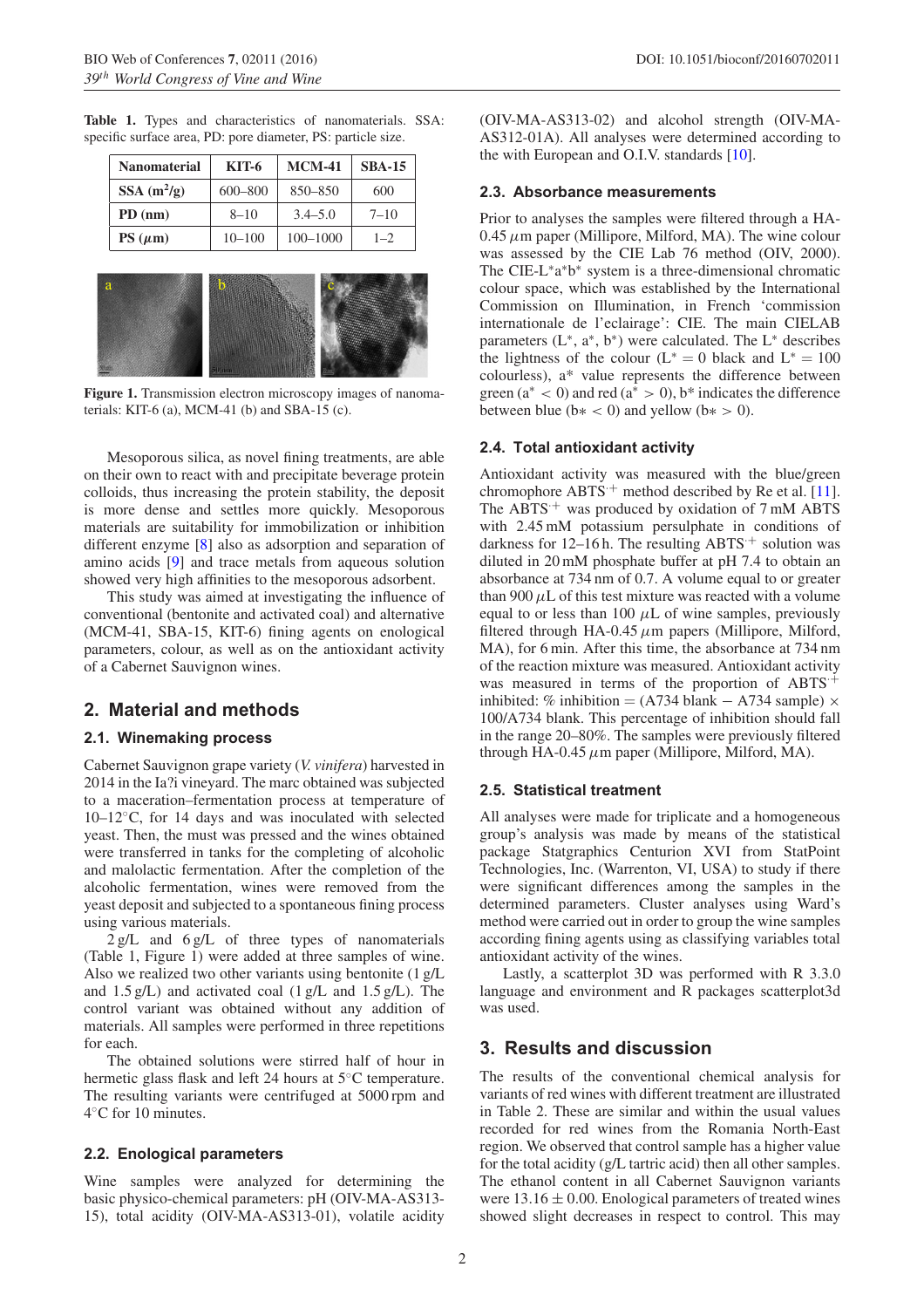| <b>Table 2.</b> Enological parameters of Cabernet Sauvignon wines after treatments. TA: titratable acidity (g tartaric acid/L), VA: volatile |  |
|----------------------------------------------------------------------------------------------------------------------------------------------|--|
| acidity (g acetic acid/L); Different letters indicate significant differences at 95% confidence level. Data expressed as mean $\pm$ standard |  |
| deviation.                                                                                                                                   |  |

| Sample                             | pH                           | <b>TA</b>                    | VA.                          | Ethanol ( $\%$ v/v)      |
|------------------------------------|------------------------------|------------------------------|------------------------------|--------------------------|
| <b>CONTROL</b>                     | $3.23 \pm 0.01^a$            | $5.75 \pm 0.00^{\text{i}}$   | $0.56 \pm 0.02^e$            | $13.16 \pm 0.00^{\circ}$ |
| KIT-6 $(2 g/L)$                    | $3.24 \pm 0.01^b$            | $5.65 \pm 0.04$              | $0.55 \pm 0.00$ <sup>d</sup> | $13.16 \pm 0.00^{\circ}$ |
| KIT-6 $(6 g/L)$                    | $3.23 \pm 0.01^a$            | $5.63 \pm 0.07$ <sup>g</sup> | $0.55 \pm 0.00$ <sup>d</sup> | $13.16 \pm 0.00^{\circ}$ |
| $MCM-41 (2 g/L)$                   | $3.24 \pm 0.00^b$            | $5.73 \pm 0.04^{\rm h}$      | $0.47 \pm 0.00^{\circ}$      | $13.16 \pm 0.00^{\circ}$ |
| $MCM-41 (6 g/L)$                   | $3.24 \pm 0.01^b$            | $5.63 \pm 0.09$ <sup>f</sup> | $0.47 \pm 0.00^{\circ}$      | $13.16 \pm 0.00^{\circ}$ |
| $SBA-15(2 g/L)$                    | $3.37 \pm 0.01$ <sup>d</sup> | $5.55 \pm 0.04^e$            | $0.54 \pm 0.00^{\circ}$      | $13.16 \pm 0.00^{\circ}$ |
| $SBA-15(6 g/L)$                    | $3.37 \pm 0.01$ <sup>d</sup> | $5.05 \pm 0.01^{\circ}$      | $0.54 \pm 0.00^{\circ}$      | $13.16 \pm 0.00^{\circ}$ |
| <b>BENTONITE</b> (1 g/L)           | $3.24 \pm 0.01^{\rm b}$      | $5.20 \pm 0.02^b$            | $0.53 \pm 0.00^b$            | $13.16 \pm 0.00^{\circ}$ |
| BENTONITE $(1.5 \text{ g/L})$      | $3.25 \pm 0.01^{\circ}$      | $5.75 \pm 0.04^i$            | $0.53 \pm 0.00^b$            | $13.16 \pm 0.00^a$       |
| ACTIVATED COAL (1 g/L)             | $3.38 \pm 0.00^e$            | $5.35 \pm 0.01^c$            | $0.53 \pm 0.00^b$            | $13.16 \pm 0.00^{\circ}$ |
| ACTIVATED COAL $(1.5 \text{ g/L})$ | $3.38 \pm 0.01^e$            | $5.36 \pm 0.01$ <sup>d</sup> | $0.53 \pm 0.00^b$            | $13.16 \pm 0.00^{\circ}$ |

be due to the interaction of nanomaterials with the components of wine or to the displacement of the chemical balances by the change of pH. Anyway, nanomaterials contribute to reduce the volatile acidity, parameter which is related to analytical quality of wine.

Wine (particularly the red wine) contains large amounts of phenolic compounds that constitute a good source of antioxidant which have several health benefits [\[12](#page-3-11)].

Fining agents are widely used to adjust levels of tannins or polymeric phenols [\[13,](#page-3-12)[14](#page-3-13)]. These compounds, particularly oxidative phenols, may inadvertently contribute to haze by reacting with residual protein fractions, eventually precipitating out of solution and causing turbidity [\[15](#page-3-14)]. Tannins and phenol compounds are responsible for the astringent mouthfeel perceived when consuming astringent wines and fining agents help to reduce or soften highly astringent wines prior to bottling by reducing the tannin content [\[16](#page-3-15)].

Our results show that mesoporous materials, KIT-6 and SBA-15 (6 g/L) present the highest reduction on antioxidant activity with 23.08% and 24.41%, while bentonite and activated coal (1.5 g/L) reduced with 20.72%, respectively 33.18%. Also, the results shown that the total antioxidant activity decreased proportional with the quantity of fining agents added (Fig. 2).

Nanomaterials present a selective effect on the phenolic compounds due to their structure when compared with bentonite and activated coal. They have the possibility to retain specific chemical compounds in a larger quantity, based on this properties.

The term "cluster analysis" encompasses a large variety of algorithms and methods used to classify samples into groups in such a way that the degree of association between two samples will be maximal if they fall in the same group and minimal otherwise. The smaller the distance between clusters, the greater is their similarity. Cluster analysis is the most popular from the multivariate techniques with many applications in the field of food science and technology [\[17](#page-3-16)]. In the cluster analysis the primary purpose is to aggregate individuals based on their characteristics, forming groups with greatest possible



**Figure 2.** The percentage of reduction of total antioxidant activity (expressed as millimolar of trolox) in wines after the fining treatment.

internal homogeneity (within groups) and greatest possible external heterogeneity (between groups).

As can be seen, two distinct clusters were formed in the Fig. 3. The first one distinguished the wines treated with mesoporous materials (KIT-6, MCM-41 and SBA-15), the control and bentonite wines. In the second cluster are distinguished only the wines treated with activated coal.

Colour is one of the principal attributes of a wine and it represents a decisive factor for the choice of consumers. In this regard, colour studies can be a helpful tool in oenological practices in the recognition of the typical characteristics of a wine.

The a\* and b\* values did not significantly differ between treatments in the Cabernet Sauvignon wines treated with mesoporous materials. The L\* value of SBA-15 (10.17) was higher than the other treatments with nanomaterials. The lowest mean L\* value was recorded for MCM-41 (9.15). Concerning parameters  $L^*$ ,  $a^*$  and  $b^*$ , treatments with bentonite and activated coal increased the